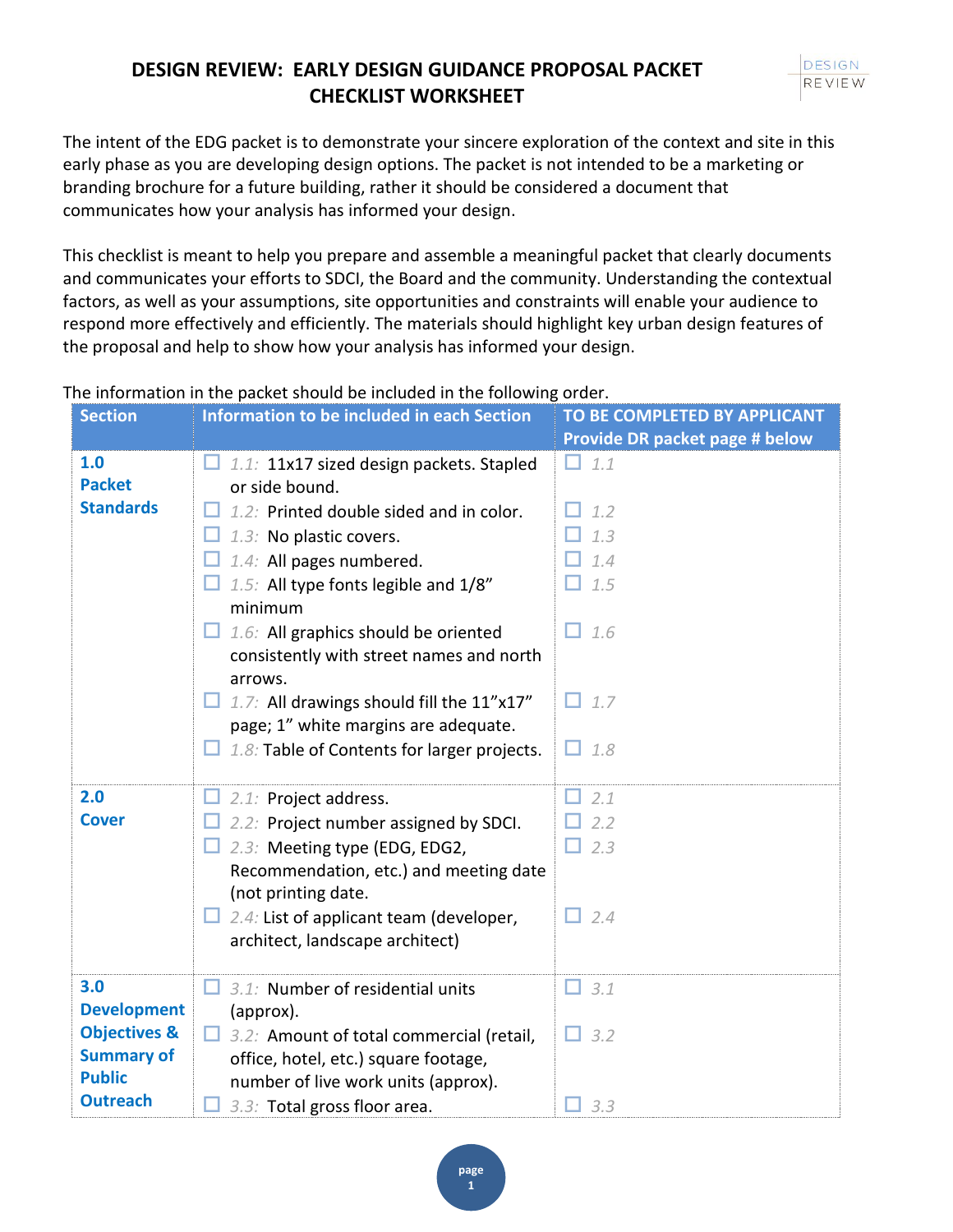| <b>Section</b>                               | <b>Information to be included in each Section</b>                                                                                                                                                                                                                                                                                                                                                                                                          | TO BE COMPLETED BY APPLICANT          |
|----------------------------------------------|------------------------------------------------------------------------------------------------------------------------------------------------------------------------------------------------------------------------------------------------------------------------------------------------------------------------------------------------------------------------------------------------------------------------------------------------------------|---------------------------------------|
|                                              |                                                                                                                                                                                                                                                                                                                                                                                                                                                            | <b>Provide DR packet page # below</b> |
|                                              | 3.4: Number and location of parking<br>stalls (approx).<br>3.5: Provide concise development<br>objectives/summary statements which<br>describe how the project fits within and<br>contributes to its context, as well as any<br>sustainable ambitions of the project<br>and/or approach to historic preservation,                                                                                                                                          | 3.4<br>$\Box$ 3.5                     |
|                                              | if applicable.<br>$\Box$ 3.6 Summary of design related<br>comments heard during the required<br>public outreach.                                                                                                                                                                                                                                                                                                                                           | 3.6<br>H.                             |
| 4.0                                          | $\Box$ 4.1: Structure(s) footprint. Include                                                                                                                                                                                                                                                                                                                                                                                                                | 4.1<br>H.                             |
| <b>Existing Site</b><br><b>Plan / Survey</b> | property lines and dimensions.<br>4.2: Adjacent structures footprints<br>within first 30' on all sides. Include use<br>and height in stories.                                                                                                                                                                                                                                                                                                              | $\Box$ 4.2                            |
|                                              | 4.3: Topography of the site or other<br>physical features.                                                                                                                                                                                                                                                                                                                                                                                                 | 4.3                                   |
|                                              | $\Box$ 4.4: Open spaces and trees.                                                                                                                                                                                                                                                                                                                                                                                                                         | 4.4                                   |
|                                              | 4.5: Vehicular and pedestrian access.                                                                                                                                                                                                                                                                                                                                                                                                                      | 4.5                                   |
|                                              | Include curb lines and street trees.                                                                                                                                                                                                                                                                                                                                                                                                                       |                                       |
|                                              | 4.6: Existing tree survey, identifying<br>species (common and scientific), trees<br>6" or greater in diameter as measured<br>4.5' above the ground located on the<br>site (see Tip 242). If Exceptional Tree(s)<br>are present, an Arborist Report is<br>needed, and the findings should be<br>referenced in the packet.<br>$\Box$ 4.7: Include all site and ROW<br>dimensions. Include spot elevations at<br>property corners.<br>4.8: Legal description. | 4.6<br>l I<br>4.7<br>4.8              |
| 5.0                                          | 5.1: Aerial photograph or graphic with                                                                                                                                                                                                                                                                                                                                                                                                                     | 5.1                                   |
| <b>Urban Design</b><br><b>Analysis</b>       | streets and site labeled (3 block x 3<br>block) vicinity map, indicating                                                                                                                                                                                                                                                                                                                                                                                   |                                       |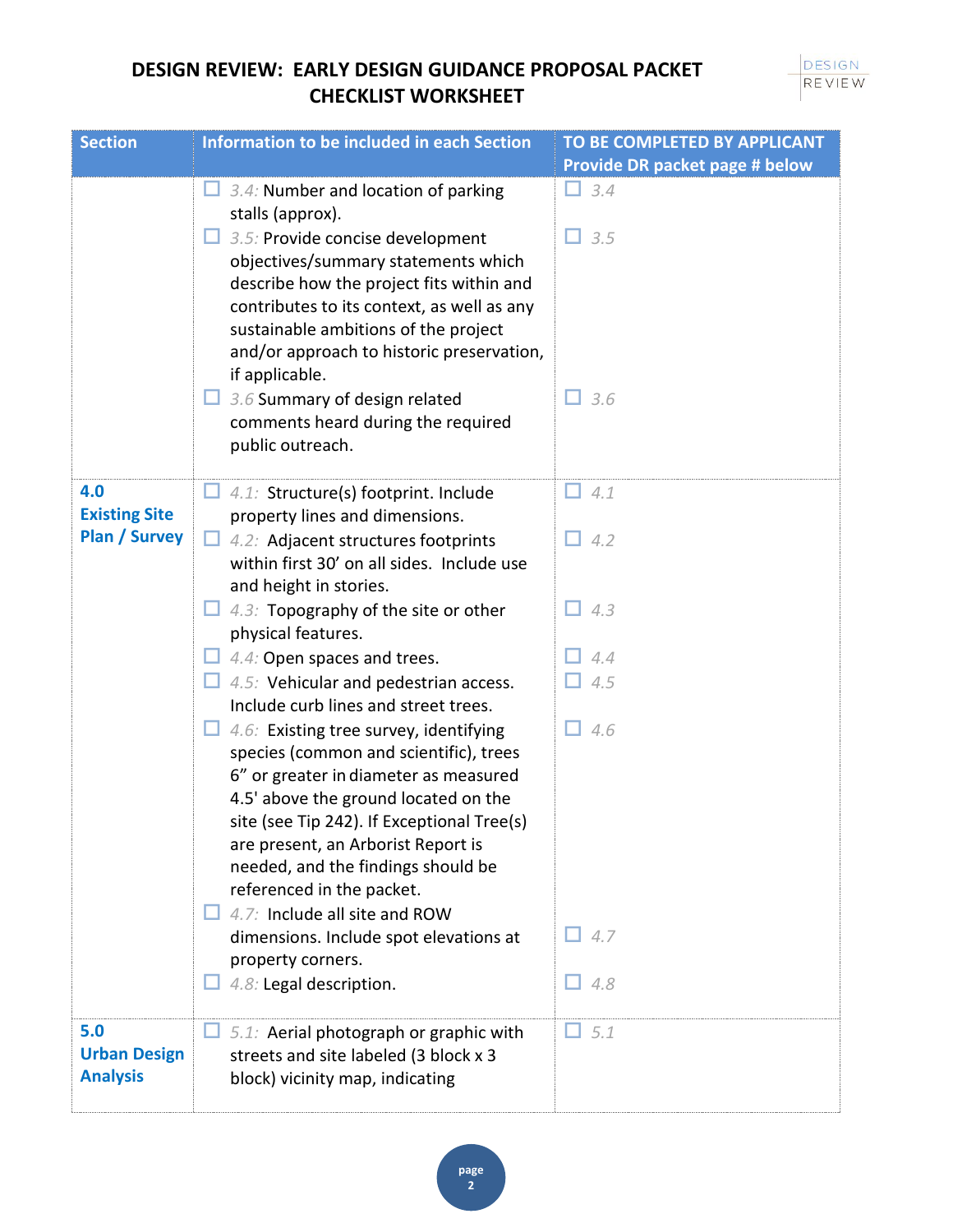#### DESIGN REVIEW

| <b>Section</b>     | <b>Information to be included in each Section</b> | TO BE COMPLETED BY APPLICANT   |
|--------------------|---------------------------------------------------|--------------------------------|
|                    |                                                   | Provide DR packet page # below |
|                    | surrounding uses, structures, zoning, and         |                                |
|                    | overlay designations, natural features.           | $\Box$ 5.2                     |
|                    | 5.2: Vicinity map and photos indicating           |                                |
|                    | community nodes, connectors, barriers,            |                                |
|                    | edges, districts and recognized                   |                                |
|                    | landmark/destinations; include existing           |                                |
|                    | public art and/or notable architecture.           |                                |
|                    | Include any public or private, community          |                                |
|                    | facilities such as schools and libraries,         |                                |
|                    | and arts/cultural facilities such as              |                                |
|                    | galleries, theatres, or cultural gathering        |                                |
|                    | locations. On the adjacent block faces            |                                |
|                    | and across the street(s), indicate all            |                                |
|                    | existing street level uses.                       | $\Box$ 5.3                     |
|                    | 5.3: Axonometric or other three-                  |                                |
|                    | dimensional drawing, photos or models             |                                |
|                    | of the nine- block area surrounding the           |                                |
|                    | project site.                                     | $\Box$ 5.4                     |
|                    | $\Box$ 5.4: Photo montage of the streetscape      |                                |
|                    | on both sides of the street identifying the       |                                |
|                    | site (3 strips per page max) with callouts        |                                |
|                    | of relevant datum lines, parcel/siting            |                                |
|                    | pattern, fenestration patterns, roof              |                                |
|                    | forms, etc.                                       | $\Box$ 5.5                     |
|                    | $\Box$ 5.5: Maps, diagrams and/or call-out        |                                |
|                    | notes on all context and analysis                 |                                |
|                    | drawings and a brief narrative stating            |                                |
|                    | what design cues have informed the                |                                |
|                    | design alternatives and concept.                  | 5.6                            |
|                    | 5.6: Vicinity map of access and mobility          |                                |
|                    | opportunities and constraints, including          |                                |
|                    | pedestrian routes, BRT or LINK routes             |                                |
|                    | and stations, designated bike routes, bus         |                                |
|                    | stops, unusual traffic patterns, applicable       |                                |
|                    | SDOT Streetscape Concept Plan overlays            |                                |
|                    | and design standards, etc.                        |                                |
|                    | 5.7: Site photos.                                 | 5.7<br>- 11                    |
| 6.0                | 6.1: Brief summary of applicable                  | 6.1                            |
| <b>Zoning Data</b> | development standards and how                     |                                |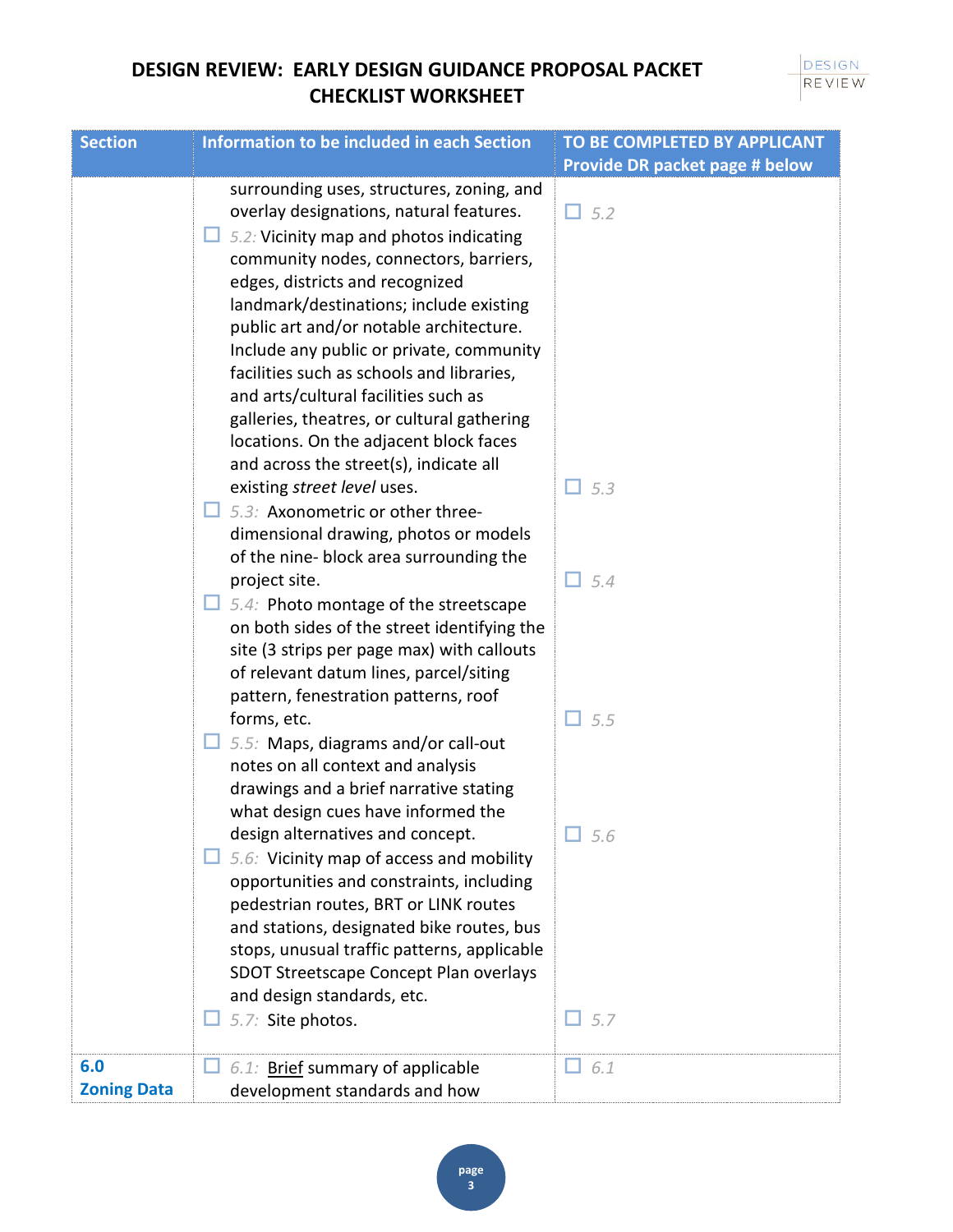| <b>Section</b>                                              | <b>Information to be included in each Section</b>                                                                                                                                                                                                                                                                                                                                                                                                                                                                                                                                                                                                     | TO BE COMPLETED BY APPLICANT          |
|-------------------------------------------------------------|-------------------------------------------------------------------------------------------------------------------------------------------------------------------------------------------------------------------------------------------------------------------------------------------------------------------------------------------------------------------------------------------------------------------------------------------------------------------------------------------------------------------------------------------------------------------------------------------------------------------------------------------------------|---------------------------------------|
|                                                             |                                                                                                                                                                                                                                                                                                                                                                                                                                                                                                                                                                                                                                                       | <b>Provide DR packet page # below</b> |
|                                                             | proposed development will meet these<br>standards. (1-page max)                                                                                                                                                                                                                                                                                                                                                                                                                                                                                                                                                                                       |                                       |
| 7.0<br><b>Design</b><br><b>Guidelines</b>                   | 7.1: Identify applicant priority design<br>guidelines (5-10; all remain applicable)<br>based on information shown in the<br>Urban Design Analysis.                                                                                                                                                                                                                                                                                                                                                                                                                                                                                                    | 7.1<br>H                              |
|                                                             | $\Box$ 7.2: Brief description of how the<br>proposal meets the intent of the<br>applicable citywide and neighborhood<br>design review guidelines.                                                                                                                                                                                                                                                                                                                                                                                                                                                                                                     | 7.2                                   |
|                                                             | $\Box$ 7.3: Conceptual response to guidelines<br>with concept diagrams or graphics - how<br>project intends to respond to these<br>guidelines.                                                                                                                                                                                                                                                                                                                                                                                                                                                                                                        | 7.3<br>H                              |
|                                                             | (2 pages max for items 7.1 through 7.3)                                                                                                                                                                                                                                                                                                                                                                                                                                                                                                                                                                                                               |                                       |
| 8.0<br><b>Architectural</b><br><b>Massing</b><br>Concept(s) | 8.1: Three viable alternative architec-<br>tural massing concepts showing your<br>design thinking process and how the<br>designs respond to the context and<br>design guidelines. Include a code<br>complying scheme with no departures.<br>Graphics for all options should be<br>comparable and generally show the same<br>development objectives. (Design review<br>type will be based on GFA of largest<br>option).<br>Include proposed site plan/ground floor<br>plan in context showing the proposed<br>structure(s) footprint. Composite ground<br>floor plan desired. Include property lines<br>and dimensions. Indicate preferred<br>massing. | 8.1                                   |
|                                                             | 8.2: If Exceptional Tree(s) is on-site, at<br>least one option must show retention of<br>all those trees and any related<br>departures. If Exceptional Tree(s) are<br>confirmed to be on-site after an EDG<br>meeting, a second EDG is may be<br>required so that massing alternatives                                                                                                                                                                                                                                                                                                                                                                | 8.2<br>H                              |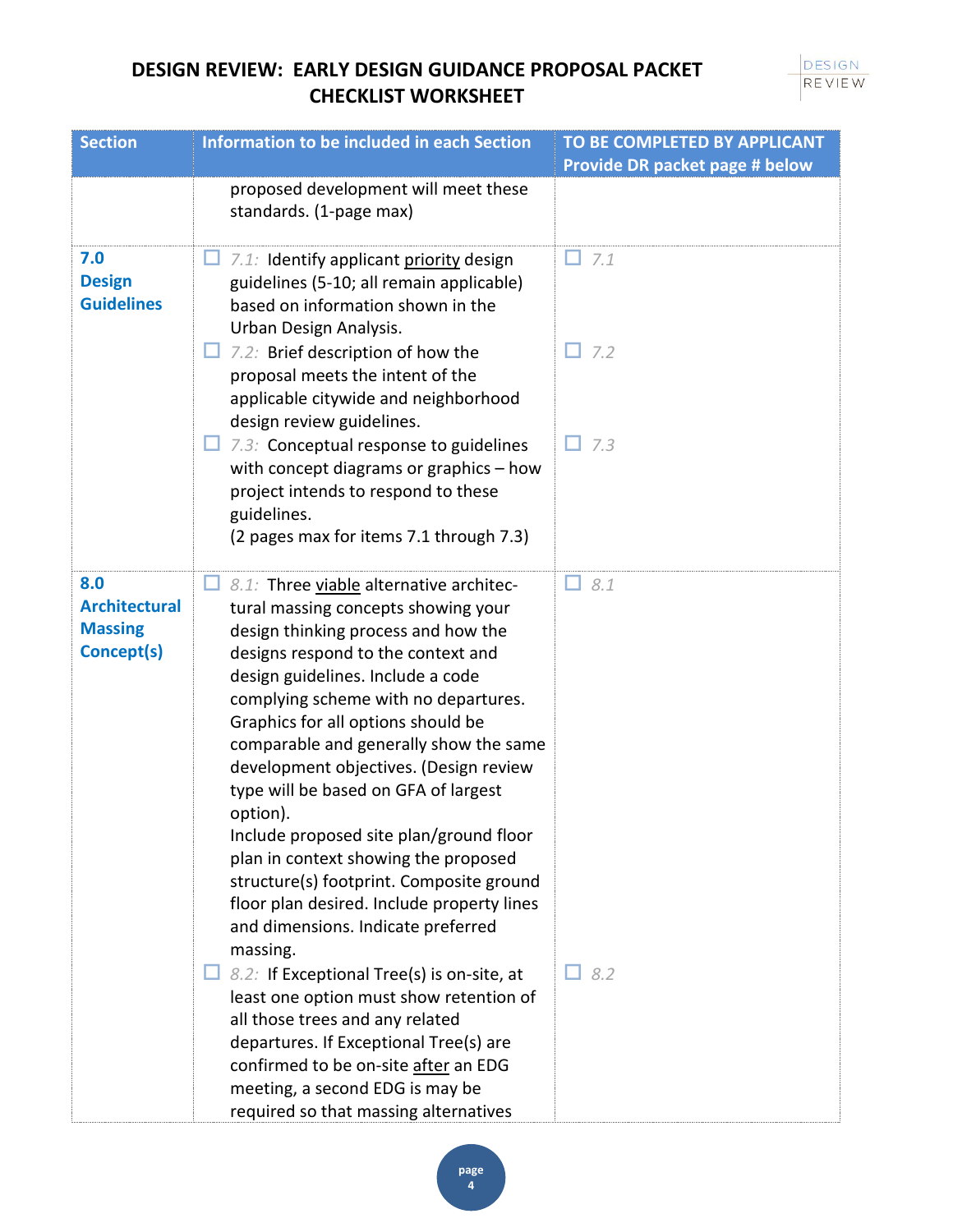| <b>Section</b> | <b>Information to be included in each Section</b>                                  | TO BE COMPLETED BY APPLICANT<br><b>Provide DR packet page # below</b> |
|----------------|------------------------------------------------------------------------------------|-----------------------------------------------------------------------|
|                | preserving the trees may be considered                                             |                                                                       |
|                | with the other massing options.                                                    |                                                                       |
|                | $\Box$ 8.3: Include one sheet that compares                                        | $\Box$ 8.3                                                            |
|                | these options side by side. For each                                               |                                                                       |
|                | concept, list opportunities and                                                    |                                                                       |
|                | constraints of each option. Express how                                            |                                                                       |
|                | the urban design analysis has informed                                             |                                                                       |
|                | these concepts.                                                                    |                                                                       |
|                | $\Box$ 8.4: Include conceptual floor plans, using                                  | 8.4                                                                   |
|                | color to differentiate uses in context with                                        |                                                                       |
|                | property lines and abutting properties.                                            |                                                                       |
|                | $\Box$ 8.5: For each option, include a site                                        | $\Box$ 8.5                                                            |
|                | plan that shows buildings (including                                               |                                                                       |
|                | roof overhangs) with other site                                                    |                                                                       |
|                | improvements such access and site                                                  |                                                                       |
|                | circulation, proposed ground-level                                                 |                                                                       |
|                | and upper-level open space layout,                                                 |                                                                       |
|                | streetscape development, vehicle                                                   |                                                                       |
|                | and bicycle parking, service areas,                                                |                                                                       |
|                | etc. Include relevant spot elevations                                              |                                                                       |
|                | to show relationship of buildings to                                               |                                                                       |
|                | site levels.                                                                       |                                                                       |
|                | $\Box$ 8.6: One or more color renderings                                           | 8.6                                                                   |
|                | adequate to depict the overall massing of                                          |                                                                       |
|                | structures and the design concept.                                                 |                                                                       |
|                | Street level perspectives preferred.                                               |                                                                       |
|                | Include site improvements, including                                               |                                                                       |
|                | retaining walls, stairs, ramps, etc. that<br>are relevant to show how the building |                                                                       |
|                | relates to the site conditions.                                                    |                                                                       |
|                | 8.7: Three dimensional studies and                                                 | $\Box$ 8.7                                                            |
|                | sketches (including those at the street                                            |                                                                       |
|                | level), are optional to better assist the                                          |                                                                       |
|                | planner and Board in evaluating the                                                |                                                                       |
|                | design proposal.                                                                   |                                                                       |
|                | 8.8: Include precedent images from the                                             | 8.8                                                                   |
|                | neighborhood or beyond that will inform                                            |                                                                       |
|                | the design development of the proposed                                             |                                                                       |
|                | development. Clearly caption each and                                              |                                                                       |
|                | note the specific relevance of the image                                           |                                                                       |
|                | to the proposed development.                                                       |                                                                       |